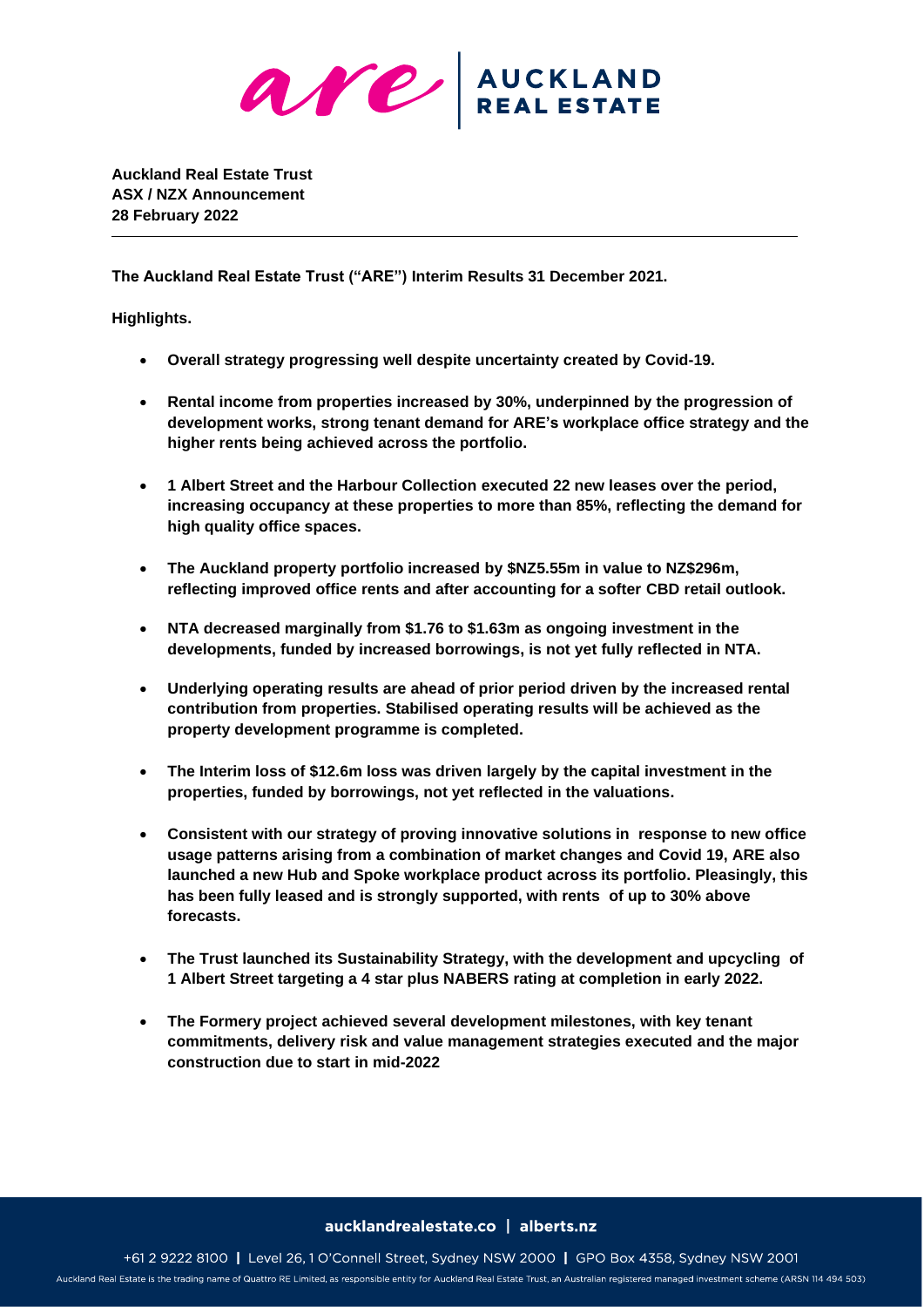

• **The Chicago assets continues to progress well with occupancy increasing from 59% to 80%. We intend to sell this legacy asset as soon as practical and had been in discussions with a buyer in December, which did not proceed . We believe asset value will be maximised once the property reaches 90% occupancy and will place the property for sale once leasing reaches this level. In the meantime, we are completing a refinance of the existing loan on the property to provide time to execute the sale strategy in a timely manner, with the sale expected to complete by September 2022.** 

# **Commentary**

Overall, ARE strategy is progressing well with strong tenant demand for ARE's office properties, with tenants pre-committing to offices across the portfolio and the rents being achieved increasing by up to 20%.

The underlying strength and evolution of the ARE workplace office product was highlighted by the launch of the new Hub and Spoke workplace model. The offices are designed to provide companies with~ 15 staff, a premium grade work environment for up to 10 staff, with the staff rotating in/out during the working week. The leases for the new workspaces average a WALT of 4 years and rents which are 30% above forecasts.

The demand for quality office accommodation that offers relevant workplace solutions for tenants continues, with several larger tenants enquiring about relocation to ARE office properties. This trend is expected to continue as tenants adjust to the post pandemic economy and related workplace strategies.

## **Capital Markets**

We are pleased to confirm that the bank loan for the Auckland CBD properties was extended to October 2022 and the loan amount increased by NZ\$15m.

As set out in our 14 December 2021 update, we are continuing to work with our advisors to progress options for value growth and expansion of the portfolio, including as appropriate introduction of new capital partners.

## **Conclusion**

Mr Andrew Saunders concluded by saying "We have a high-quality portfolio of assets. Our focus is maintaining the positive momentum across the portfolio, completing development works and maximising value. With our advisers and major investors, we are actively pursuing options to recycle capital and deliver further growth. In the short term, our focus is on exiting the US property, completing the development works and actively managing capital and liquidity for investors".

#### aucklandrealestate.co | alberts.nz

+61 2 9222 8100 | Level 26, 1 O'Connell Street, Sydney NSW 2000 | GPO Box 4358, Sydney NSW 2001 Auckland Real Estate is the trading name of Quattro RE Limited, as responsible entity for Auckland Real Estate Trust, an Australian registered managed investment scheme (ARSN 114 494 503)